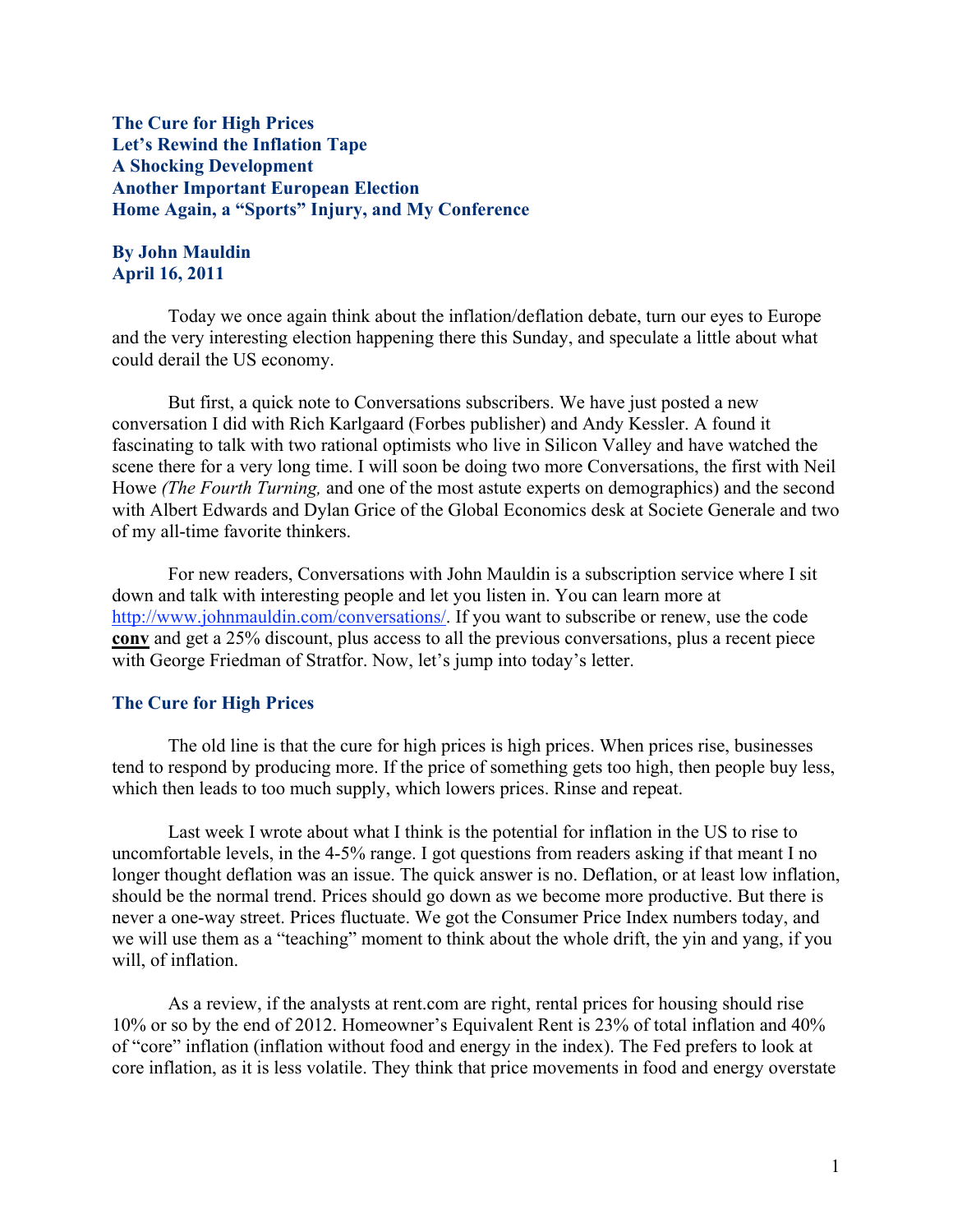inflation at some times and understate it at others. You can make a case either way, but for now let's just accept that core inflation is what the Fed uses.

IF (a big if) rent prices rise by 10%, that will add 4% over the next 18 months to core inflation, which is a rather large move, but will also be something the Fed in theory should not ignore, all other things being equal. That could lead core inflation to be more than 3% and overall inflation back up over 5%. That will have the inflation hawks hyperventilating. It may force the Fed to raise rates sooner than they would like, or at least make them think a long time before diving into QE3.

Let's look at the data that came out today. Core inflation was tame, but overall inflation is still running at over a 5% annualized rate (and above 6% over the last three months!). Let's look at a graph from economy.com.



Core inflation remains tame, but the recent trend in overall inflation is still up. And given that we live in a world where we buy food and energy, it understandably annoys people to think that the people in charge are looking at core inflation when gas is \$3.80 (or more!) a gallon. And as I outlined last week, there are reasons to think there is a transmission mechanism from QE2 to commodity price increases (www.johnmauldin.com and click on Thoughts from the Frontline, April 8, 2011 issue). And while correlation is not causation, the following graph from Russ Winter, at my friends from www.Minyanville.com, does make your eyebrows go up.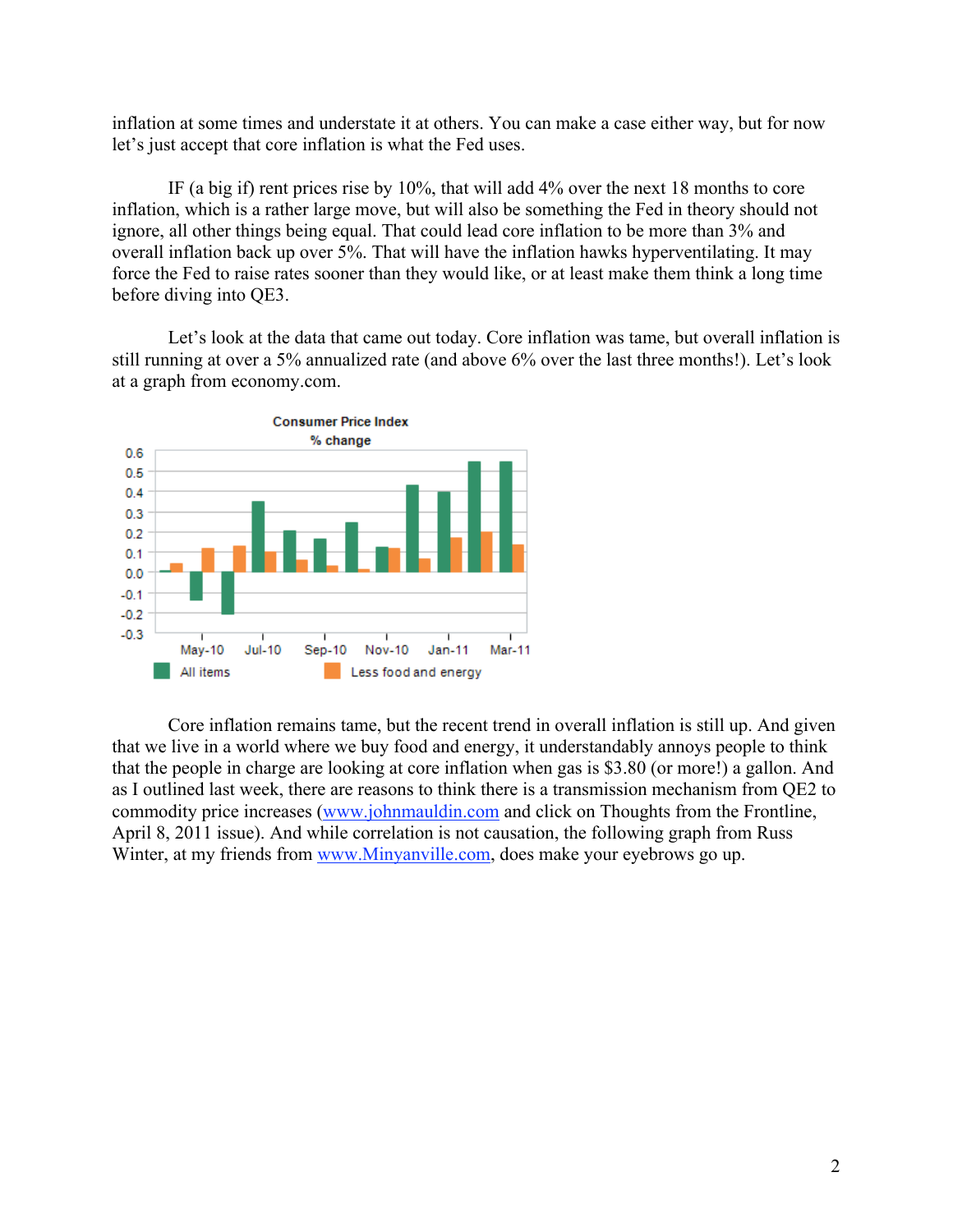

The subcomponents in the inflation index that have exposure to commodities are all up and show rising trends. The NFIB survey suggests that businesses are planning to pass on the price increases they are getting, although that is not in evidence yet.

# Let's Rewind the Inflation Tape

Now let's look at inflation a few years back. Inflation was above 5% and I was writing that deflation was in our future – and got a few remarks from some corners about not being able to read a chart. And inflation was rising, but we were getting ready to go into a recession, and recessions are *by definition* deflationary. Predicting lower inflation was not all that hard. Let's look at a few charts from the St. Louis Fed. This first one is the CPI for the last five years. Notice that inflation was high going into the recession.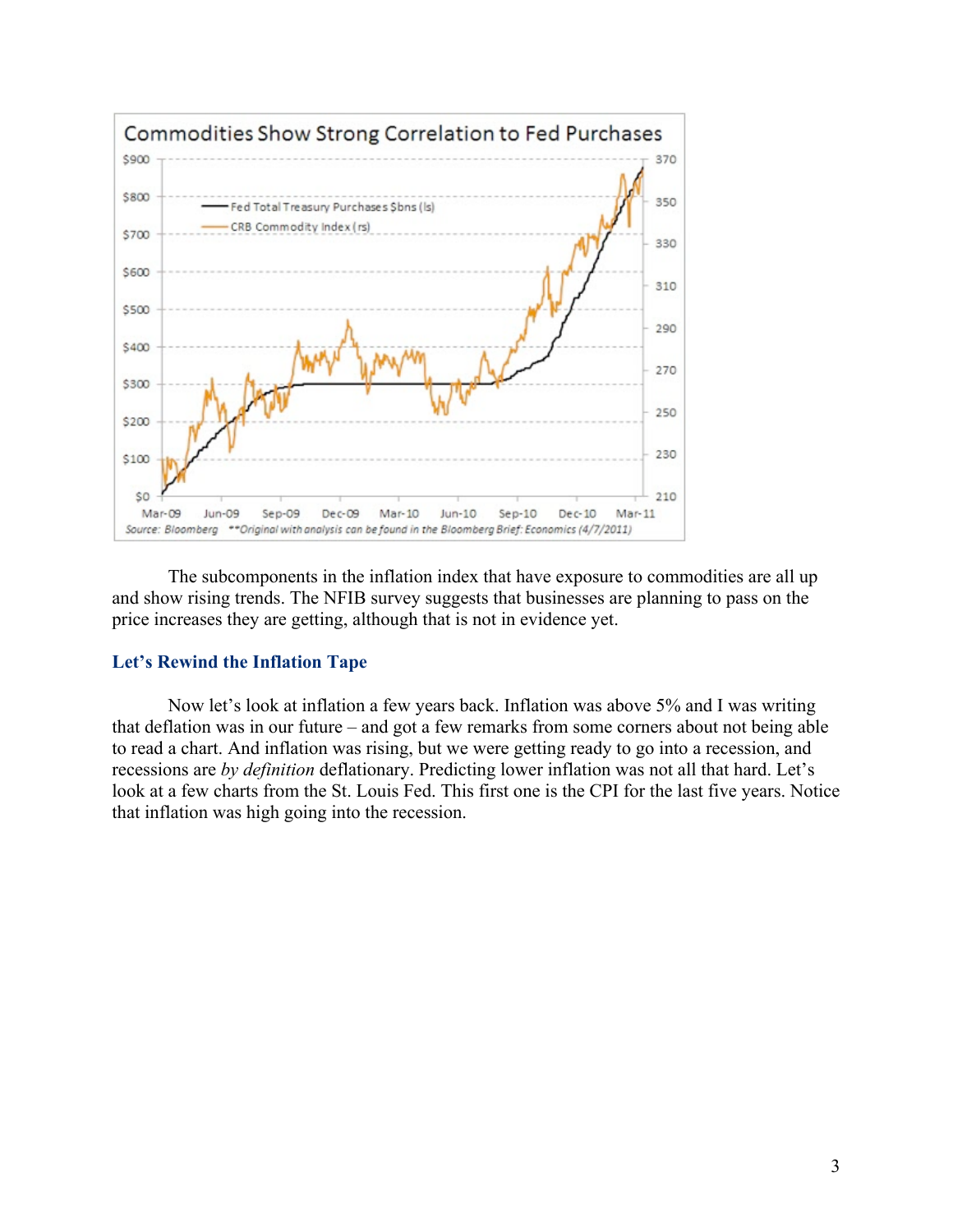

Where did the rise in overall inflation come from? Let's look back at what energy was doing back then. Here is a chart on the price of oil (West Texas Intermediate on a monthly basis). Notice that the correlation between inflation and rising oil is very high.

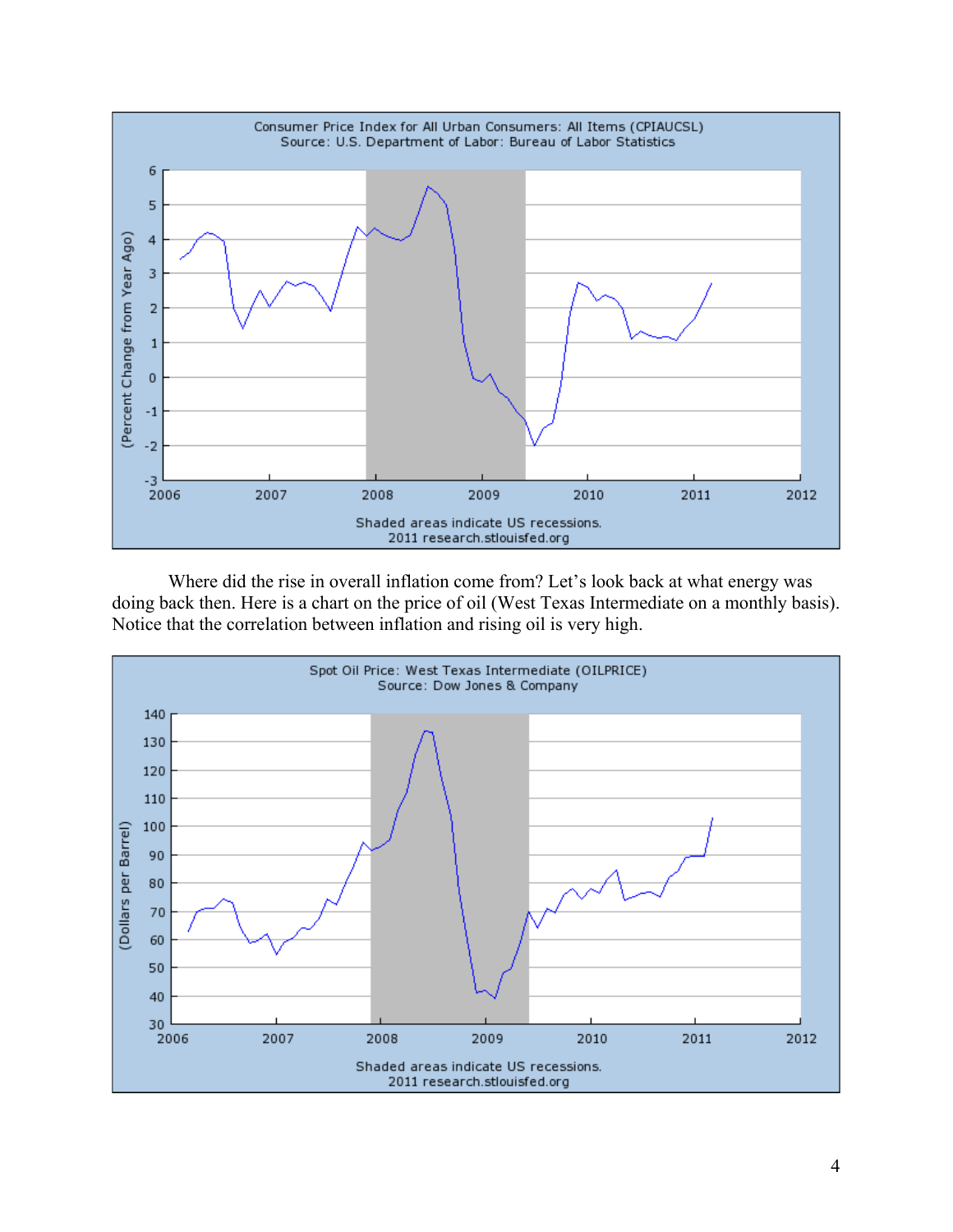And as oil fell so did overall inflation, and with the rise in oil once again we have seen overall inflation begin to rise.

Now, let's do a thought experiment. What if oil stays where it is today for one year? Then the inflation component of energy would be flat. Oil prices would still be high (as we think of them today) but not contributing to inflation. The CPI measures the change in prices over a period of time, not the effect of prices. High energy costs would still be a drag on the consumer society, but not get reflected in the CPI.

This is why Fed types, among other reasons, tend to not focus on volatile energy prices (which will correct themselves over time) but on things like wages, which are "sticky." By that we mean, when you get a rise in wages, they don't tend to go back down (absent losing the job and the next person hired at lower wages). Wage inflation is something the Fed does pay attention to.

As I noted above, core inflation could begin to rise going into the end of the year, even as the economy could soften with the expiration of QE2, persistent high employment, and high energy prices. I think the economy will grow at less than 2% for the latter half of the year, at least looking at the data we have now. That means that by the end of 2012 we could see inflation coming back down as the rise year-over-year slows.

## A Shocking Development

I gave a speech today and was asked what I thought about the US economy. I said that, absent some kind of shock, we should continue to grow, albeit slowly. Of course that begs the question, what shocks are out there? I see two main ones. The first is an oil price shock with a slow economy. Another crisis in the MENA area (or Nigeria) that disrupts oil supplies even further could quite easily send oil to \$150, which would not be good for the world economy.

But, following that thought, that would mean another recession and probably a global one, which would reduce demand for oil, which would help lower the price of oil as the crisis (wherever it is) gets resolved. And once again we would start talking about deflation, which is really just year-over-year price movements. Remember, recessions are by definition deflationary, as they reduce demand and increase unemployment.

The correlation between oil shocks and recessions is high, especially if the economy is not robust. Thus my worry.

### Another Important European Election

And the second shock I worry about is the sovereign debt crisis developing in Europe. I have written about how Irish voters rejected funding their banks and about the ongoing negotiations. But this week we got a vote from Iceland that gives us some insight into how things may go.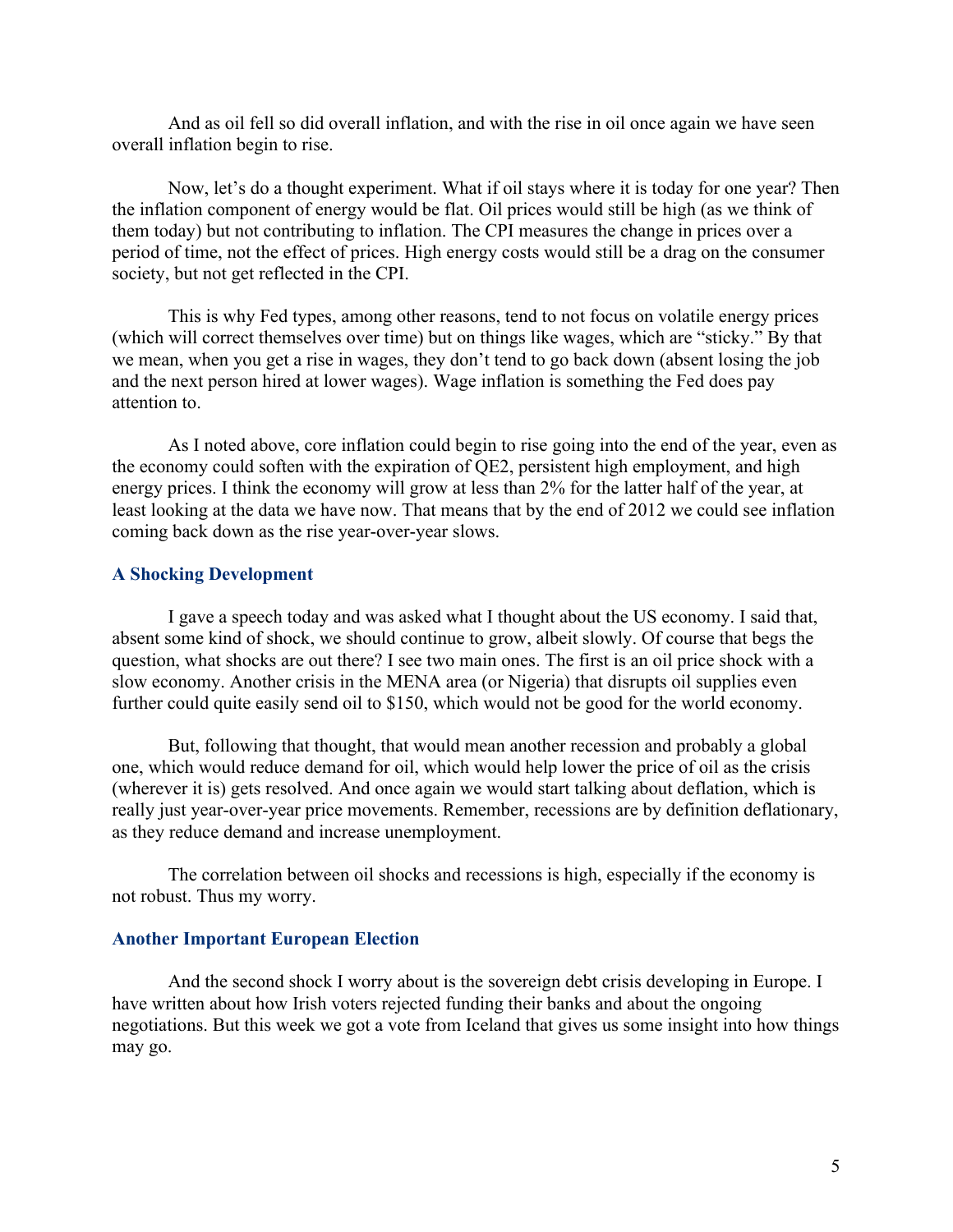Last year the Icelandic voters turned out the old government and rejected backing their bank debt, which was mostly to Britain and the Netherlands. The new government then renegotiated the terms of the debt. They lowered the interest costs to 3.2% spread out over 30 years, and no payment until 2016. Not bad terms if you can get them. The debt was incurred when Britain and the Netherlands compensated their nationals who lost savings in online "Icesave" accounts owned by Landsbanki, one of three Icelandic banks that collapsed in late 2008.

### The *Eurasia Review* noted:

"Attempts by creditors to persuade nations to bail out their banks at public expense thus is ultimately an exercise in public relations. Icelanders have seen how successful Argentina has been since it imposed a crew haircut on its creditors. They also have seen the economic and political disruption in Ireland and Greece resulting from trying to pay beyond their means.

"Creditors did not give accurate advice when they told Ireland that it could pay for its bank failures without plunging the economy into depression. Ireland's experience stands as a warning to other countries about trusting overly optimistic forecasts by central bankers. In Iceland's case, in November 2008 the IMF staff projected yearend-2009 gross external public and private debt at 160% of GDP – but observed that an exchange rate depreciation of 30% would push the ratio to 240% of GDP, which would be 'clearly unsustainable.' But the most recent IMF staff report (January 14, 2011) shows end-2009 gross external debt at 308% of GDP, and estimates end-2010 gross external debt at 333% – even before taking the Icesave and other debts into account!"

Basically, the voters of Iceland were being asked to take on a huge debt based on foreign currencies over which they have no control. Voting no meant that acceptance into the euro club would not be likely (though that is not a club you might wish to join today!) There are other threatened measures. But absent the British or Dutch sending in troops, there is not much you can do to force that debt collection. Iceland's voters sent the referendum a resounding 60% no vote.

Now let's fast forward to Sunday and the elections in Finland. Yes, Finland, that bastion of euro correctness.

It turns out that some of the nation's voters don't see why they should "donate" to a fund that will bail out Greece, Ireland, and Portugal (for openers – forget about Spain!). There is a party, called (in translation) the True Finns party. It is a very nationalistic party and generally does not get more than 4% of the vote. But recent polls show their level of support has more than tripled and is approaching that of the three biggest parties: Center, National Coalition, and Social Democrats, which each have about 20 percent. It is very possible that the True Finns could get a sizeable vote. If the polls are right.

Why? Because they are the only way Finnish voters can say no to using their money to bail out other countries. Some 60% of 2,400 respondents in an April 8 survey by Think If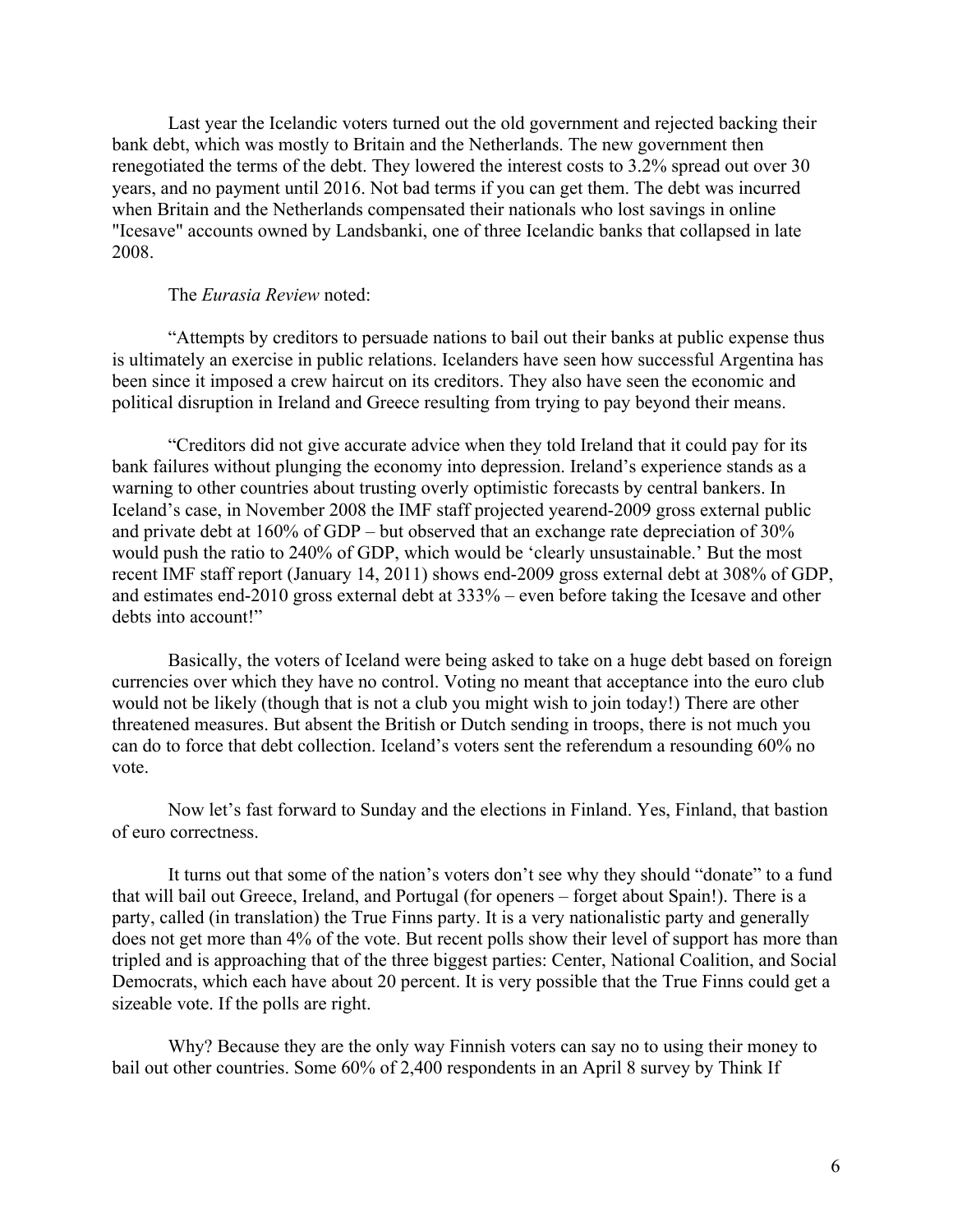Laboratories said they opposed bailouts, while 31 percent approved. The margin of error was 3 percentage points. *(Canadian Press)*

The True Finns note that no one rushed to their aid when they had their own crisis in the '90s. The country has since gone on the "straight and narrow."

60%! Wow! The True Finns have made it clear they will not go into coalition with any government that votes for more bailout funds. Think that same sentiment is not rising in Germany? Most people are concerned about the debtor nations rejecting the terms of the deal. Finland may show us on Sunday that the no vote works both ways!

As I understand the treaty, even the debtor nations must "guarantee" the debt that is used to bail out other countries, even as they accept bailouts. It is all for one and one for all. But what if Finland says no? Does that mean the end of the debt bailouts? Will the rest go on without Finland? Will other voters in countries with little deficits also decide that enough is enough? Can Angela Merkel keep her coalition together in Germany? The possibility of a crisis is high and rising. Stay tuned.

# Home Again, a "Sports" Injury, and My Conference

I am back home for 13 days and ready to be in my own bed without obeying an alarm clock. These last trips, while fun, have been tiring. It was especially pleasurable to see my old friends Ed (of Crestmont Research) and Kelli Easterling in Oregon. He has built a fabulous retreat in the middle of their tree farm, under old-growth trees, very close to Corvallis. I like the city, but a few days of woodland retreat would be nice. And Tony Arnerich was a great host at his conference, with some fabulous Oregon wines and dinners with fascinating people.

I (literally) limped home. My left heel has been getting worse and worse and the pain sometimes is pretty intense. I went to the podiatrist this morning. He came in and posted the xrays and I said, "That doesn't look right, does it?" Turns out my right heel is quite inflamed. He confirmed what Dr. Mike Roizen told me Wednesday night at Mehmet Oz's fundraiser. Moving my foot, which seems to help the pain, actually makes it worse. Kind of like bursitis, but in my heel. He wondered what I did to bring on the injury. "What have you done to change things in the last three months?"

"Well, I did start working out with a new trainer, doing lower weights, higher reps."

"She has you doing lots of lunges, doesn't she?" "Yes."

"You didn't do many before, did you? You just exacerbated the heel, creating an inflammation. Let's call it a sports injury," he said with a smile.

So now, for the next 4-8 weeks, I will be wearing this large brace to immobilize my foot. It looks like I broke my ankle skiing. I can take it off for speeches, but the more I wear it the faster I will heal. Oh well.